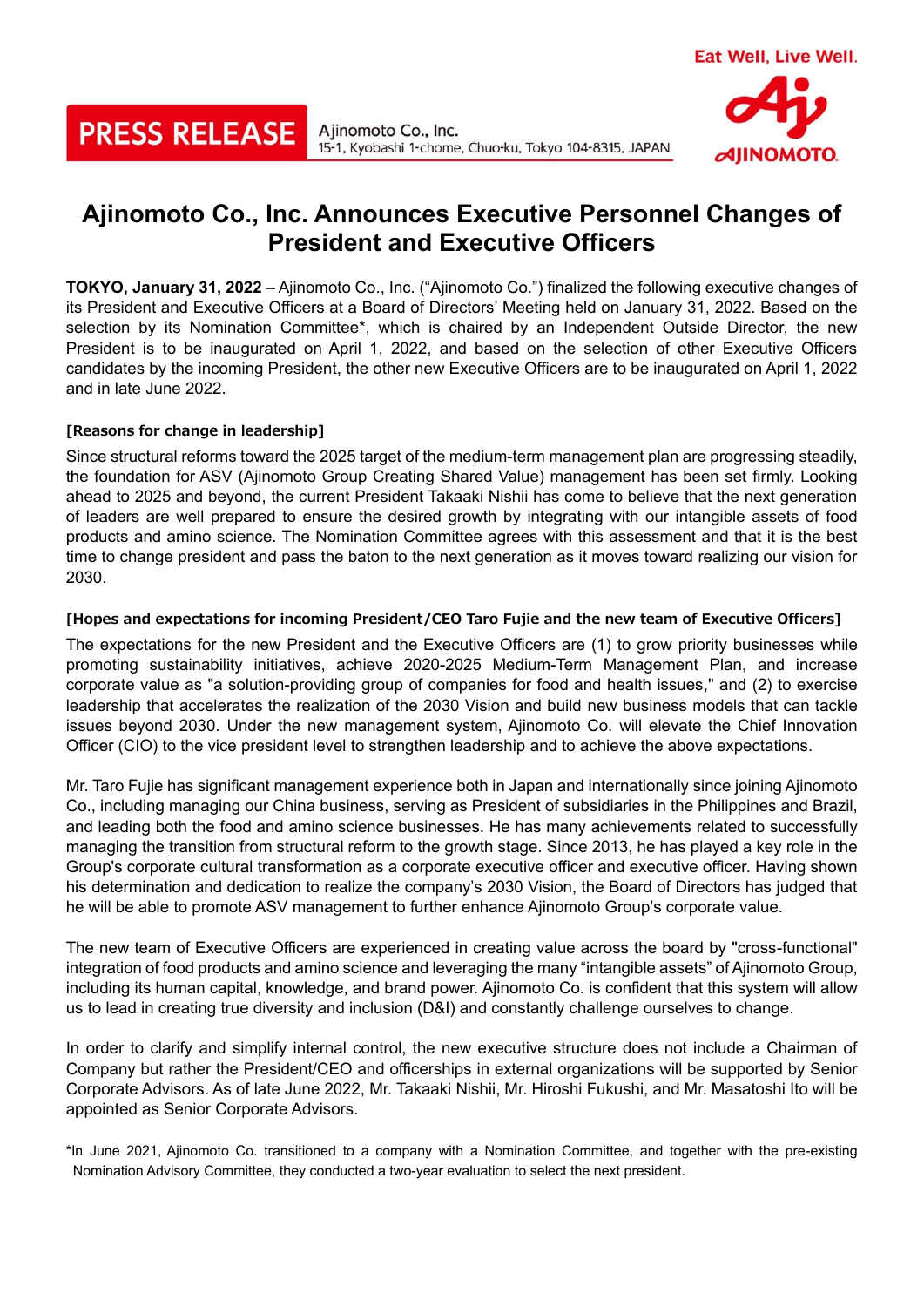#### **[Message from incoming President & CEO, Taro Fujie]**

*I will do my best with all my heart and soul. I believe that my role is to firmly inherit our "purpose" and "passion" to solve food and health issues by carrying on ASV management. I am committed to further refine, improve, and accelerate these initiatives to achieve continuous growth for the Ajinomoto Group. While making the most of the amino acid technologies and knowledge Ajinomoto Co. has accumulated since our founding, we aim to tackle the increasingly critical issues of food and health by "help extend the healthy life expectancy of 1 billion people," and "reduce our environmental impact by 50%" by 2030. Looking further ahead in the future, we will accelerate our innovation to create new business models that are unique to our company and promote sustainability beyond 2030.*

*I am committed to lead Ajinomoto (which means "essence of taste") to grow continuously as a company that brings "essence of happiness" to consumers and all stakeholders around the world.*

| <b>New Position</b>                                                                                                                                          | <b>Current Position</b>                                                                                                                                      | Name                             |
|--------------------------------------------------------------------------------------------------------------------------------------------------------------|--------------------------------------------------------------------------------------------------------------------------------------------------------------|----------------------------------|
| Representative Executive Officer,<br>President & Chief Executive Officer<br>(CEO)                                                                            | <b>Executive Officer &amp; Senior Vice</b><br>President,<br>General Manager, Food Products<br><b>Division</b>                                                | <b>Taro Fujie</b>                |
| Representative Executive Officer &<br><b>Executive Vice President,</b><br>Chief Innovation Officer (CIO)<br>Supervision of R&D                               | <b>Executive Officer &amp; Senior Vice</b><br>President,<br>Chief Innovation Officer (CIO),<br>Supervision of R&D                                            | Hiroshi Shiragami                |
| <b>Executive Officer &amp; Senior Vice</b><br>President,<br>In charge of diversity and HR                                                                    | <b>Executive Officer &amp; Senior Vice</b><br>President,<br>In charge of diversity and HR                                                                    | Chiaki Nosaka                    |
| <b>Executive Officer &amp; Senior Vice</b><br>President,<br>General Manager, Global Corporate<br>Division and Corporate Service Division                     | Executive Officer & Vice President,<br>General Manager, Latin America<br><b>Division</b>                                                                     | Tatsuya Sasaki                   |
| <b>Executive Officer &amp; Senior Vice</b><br>President,<br>General Manager, Food Products<br><b>Division</b>                                                | Executive Officer & Vice President,<br>General Manager, Europe & Africa<br><b>Division</b>                                                                   | Yoshiteru Masai                  |
| <b>Executive Officer &amp; Senior Vice</b><br>President,<br>Chief Digital Officer (CDO),<br>Chief Transformation Officer (CXO)                               | Executive Officer & Vice President,<br>Chief Transformation Officer (CXO),<br>In charge of SCM Reform                                                        | Takayuki Koda                    |
| Executive Officer & Vice President,<br>In charge of Finance & Investor<br>Relations                                                                          | Executive Officer & Vice President,<br>In charge of Finance & Investor<br>Relations                                                                          | Tetsuya Nakano                   |
| Executive Officer & Vice President,<br>General Manager, AminoScience<br>Division                                                                             | Corporate Executive,<br>President, Ajinomoto Foods North<br>America, Inc.                                                                                    | Sumio Maeda<br>(Newly appointed) |
| Executive Officer & Vice President,<br>Deputy General Manager, Food<br>Products Division,<br>General Manager, Institute of Food<br>Sciences and Technologies | Executive Officer & Vice President,<br>Deputy General Manager, Food<br>Products Division,<br>General Manager, Institute of Food<br>Sciences and Technologies | Junichiro Kojima                 |

|  | [As of April 1] Executive Officers (Executive Committee Members) |  |  |
|--|------------------------------------------------------------------|--|--|
|  |                                                                  |  |  |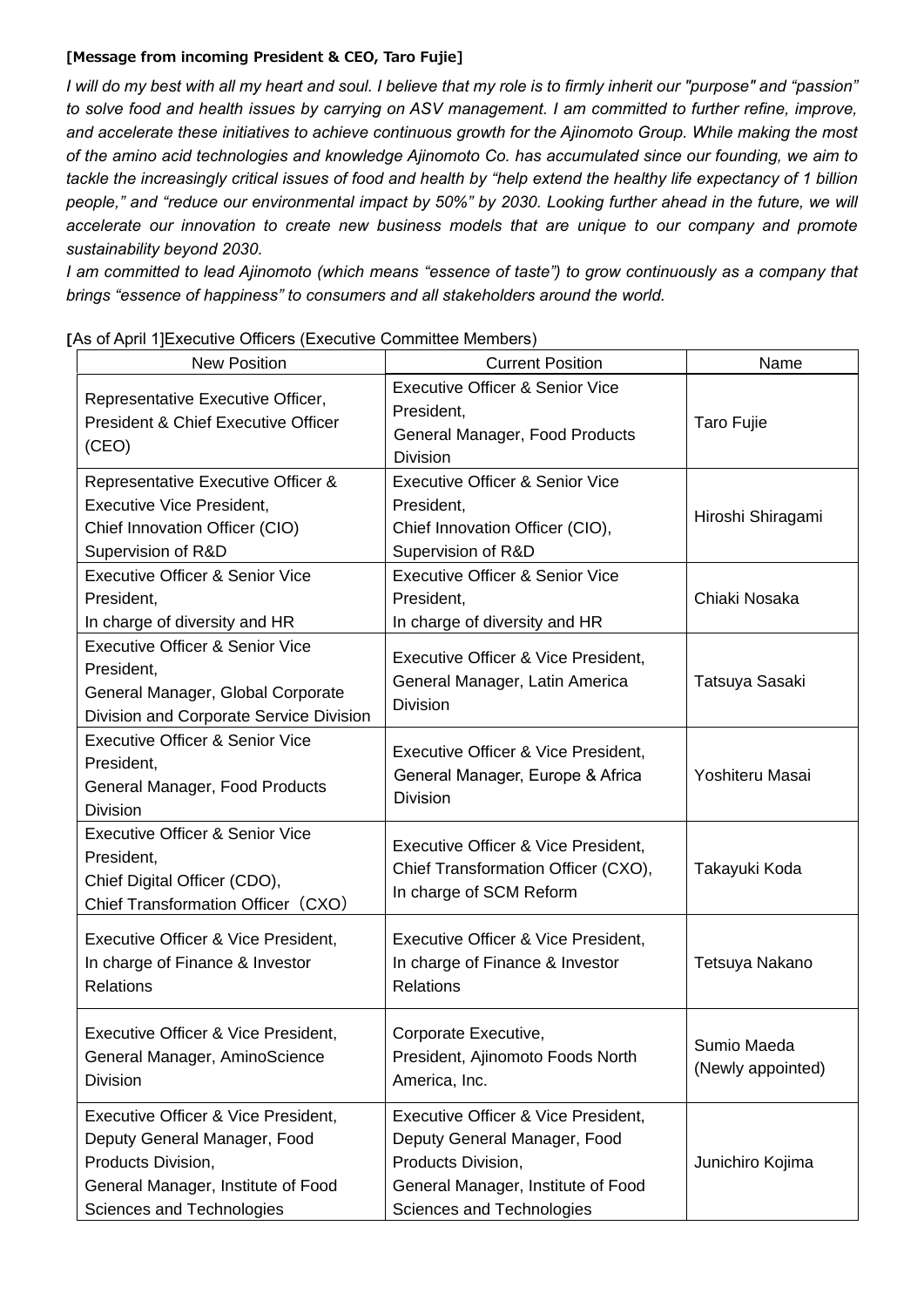[As of April 1]Executive Officers

| <b>New Position</b>                             | <b>Current Position</b>                         | Name              |  |
|-------------------------------------------------|-------------------------------------------------|-------------------|--|
| Executive Officer & Vice President,             | Executive Officer & Vice President,             |                   |  |
| Deputy General Manager,                         | Deputy General Manager,                         |                   |  |
| AminoScience Division,                          | AminoScience Division,                          |                   |  |
| General Manager, Research Institute for         | General Manager, Research Institute for         | Ikuo Kira         |  |
| Bioscience Products & Fine Chemicals,           | Bioscience Products & Fine Chemicals,           |                   |  |
| General Manager, Kawasaki                       | General Manager, Kawasaki                       |                   |  |
| <b>Administration &amp; Coordination Office</b> | <b>Administration &amp; Coordination Office</b> |                   |  |
| Executive Officer & Vice President,             | Executive Officer & Vice President,             |                   |  |
| Deputy General Manager, Food                    | Deputy General Manager, Food                    |                   |  |
| Products Division,                              | Products Division,                              | Narutoshi Fukase  |  |
| Supervision of Food Products Sales              | Supervision of Food Products Sales              |                   |  |
| Executive Officer & Vice President,             | Executive Officer & Vice President,             |                   |  |
| General Manager, North America                  | General Manager, North America                  | Jiro Sakamoto     |  |
| <b>Division</b>                                 | <b>Division</b>                                 |                   |  |
| Executive Officer & Vice President,             | Executive Officer & Vice President,             |                   |  |
| General Manager, ASEAN Division                 | General Manager, ASEAN Division                 | Ichiro Sakakura   |  |
| Executive Officer & Vice President,             | Corporate Executive,                            | Masami            |  |
| General Manager, Europe & Africa                | President, AJINOMOTO FOODS                      | Kashiwakura       |  |
| <b>Division</b>                                 | <b>EUROPE SAS</b>                               | (Newly appointed) |  |
| Executive Officer & Vice President,             | Corporate Executive,                            |                   |  |
| General Manager, Latin America                  | General Manager, Specialty Chemicals            | Shigeo Nakamura   |  |
| Division                                        | Dept.                                           | (Newly appointed) |  |
| Executive Officer & Vice President,             |                                                 |                   |  |
| Deputy General Manager, Food                    | Corporate Executive,                            | Tatsuya Okamoto   |  |
| Products Division.                              | General Manager, Sauce & Seasoning              | (Newly appointed) |  |
| In charge of Marketing Strategy                 | Dept.                                           |                   |  |
|                                                 | Corporate Executive,                            | Hideaki Kawana    |  |
| Executive Officer & Vice President,             | General Manager, Frozen Foods                   |                   |  |
| Supervision of Frozen Foods                     | <b>Business Dept.</b>                           | (Newly appointed) |  |
| Executive Officer,                              | Executive Officer,                              |                   |  |
| In charge of Sustainability and                 | In charge of Sustainability and                 | Chika Morishima   |  |
| Communications                                  | Communications                                  |                   |  |
| Executive Officer,                              | Corporate Executive,                            |                   |  |
| In charge of Business Model                     | General Manager, Research &                     | Masaki Kashihara  |  |
| Transformation                                  | <b>Business Planning Dept.</b>                  | (Newly appointed) |  |
| Executive Officer,                              | Executive Officer,                              |                   |  |
| In charge of Internal Control and Audit         | In charge of Internal Control and Audit         | Takumi Matsuzawa  |  |
| Committee                                       | Committee                                       |                   |  |

[As of April 1]Executive Officers retiring from representative and responsible positions

| <b>New Position</b>      | <b>Current Position</b>             | Name            |
|--------------------------|-------------------------------------|-----------------|
|                          | Representative Executive Officer,   |                 |
| <b>Executive Officer</b> | President & Chief Executive Officer | Takaaki Nishii  |
|                          | (CEO)                               |                 |
|                          | Representative Executive Officer &  |                 |
| <b>Executive Officer</b> | <b>Executive Vice President,</b>    | Hiroshi Fukushi |
|                          | Chief Digital Officer (CDO)         |                 |